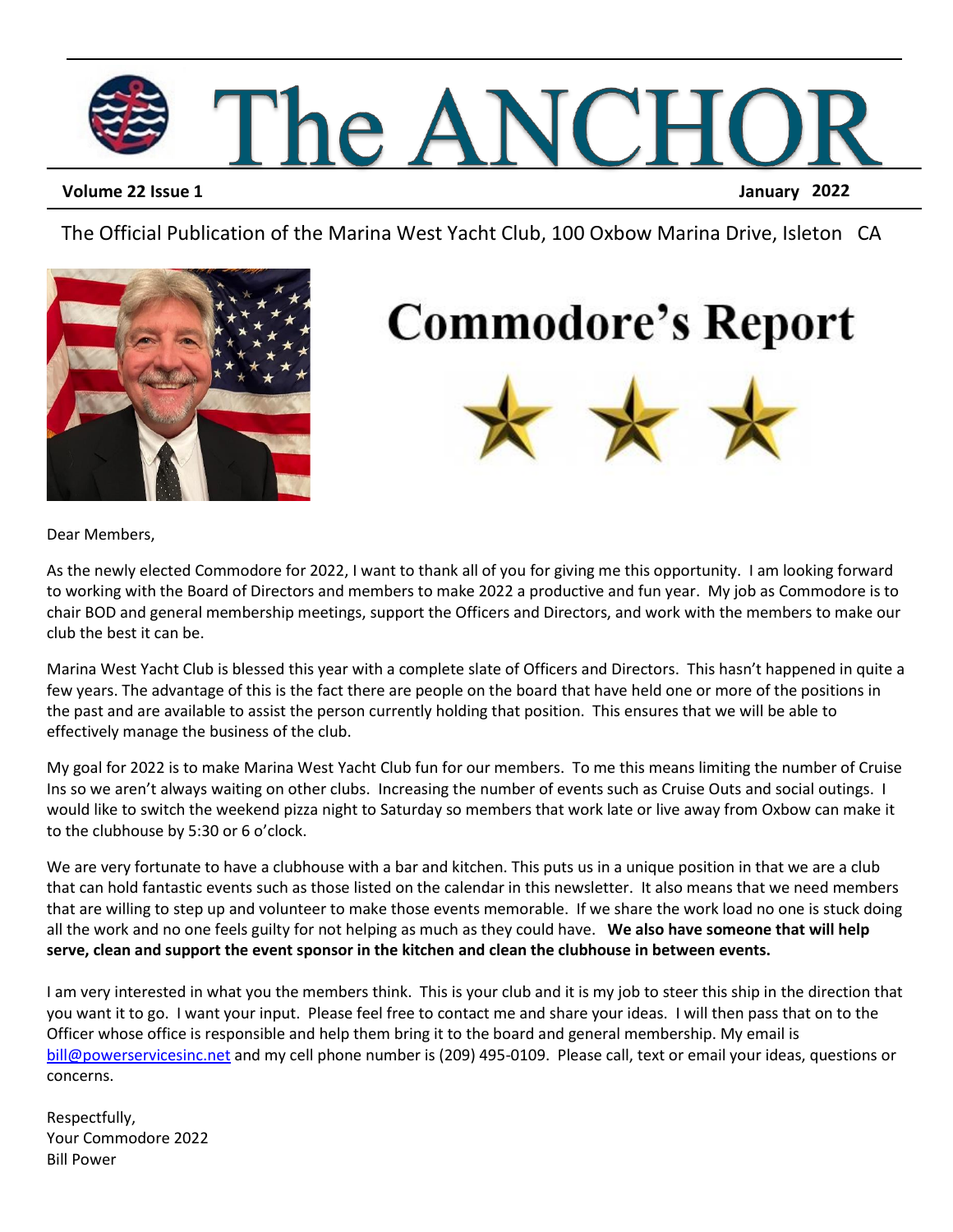The Anchor

### **IMPORTANT PHONE NUMBERS**

Marina Office**………** (916) 777-6060

Commodore…...……..…...Bill Power (209) 495-0109

Club Manager………...John Romero (916) 600-6026

Port Captain........…Bob Steffensen (925) 858-9688

The Anchor Editor…..Patty Romero Cell: (916) 213-4306 Email: [pavogee@icloud.com](mailto:pavogee@icloud.com)

Webmaster……….……....Bill Power (209) 495-0109 *OFFICERS 2022*

*Commodore: Bill Power*

*Vice Commodore: Kyle Cordes*

*Rear Commodore: John Romero* 

*Staff Commodore: Paul Cameron*

*Directors: Debby Steffensen Cameron Chavez*

*Secretary: Patty Romero*

*Treasurer: Patricia Chavez*

*Port Captain: Bob Steffensen*

*Club Manager: John Romero*

**For more information about Marina West Yacht Club & application forms please contact:**

> **Kyle Cordes Vice Commodore**

**Phone: (707) 380-9800** Website: marinawestyachtclub.com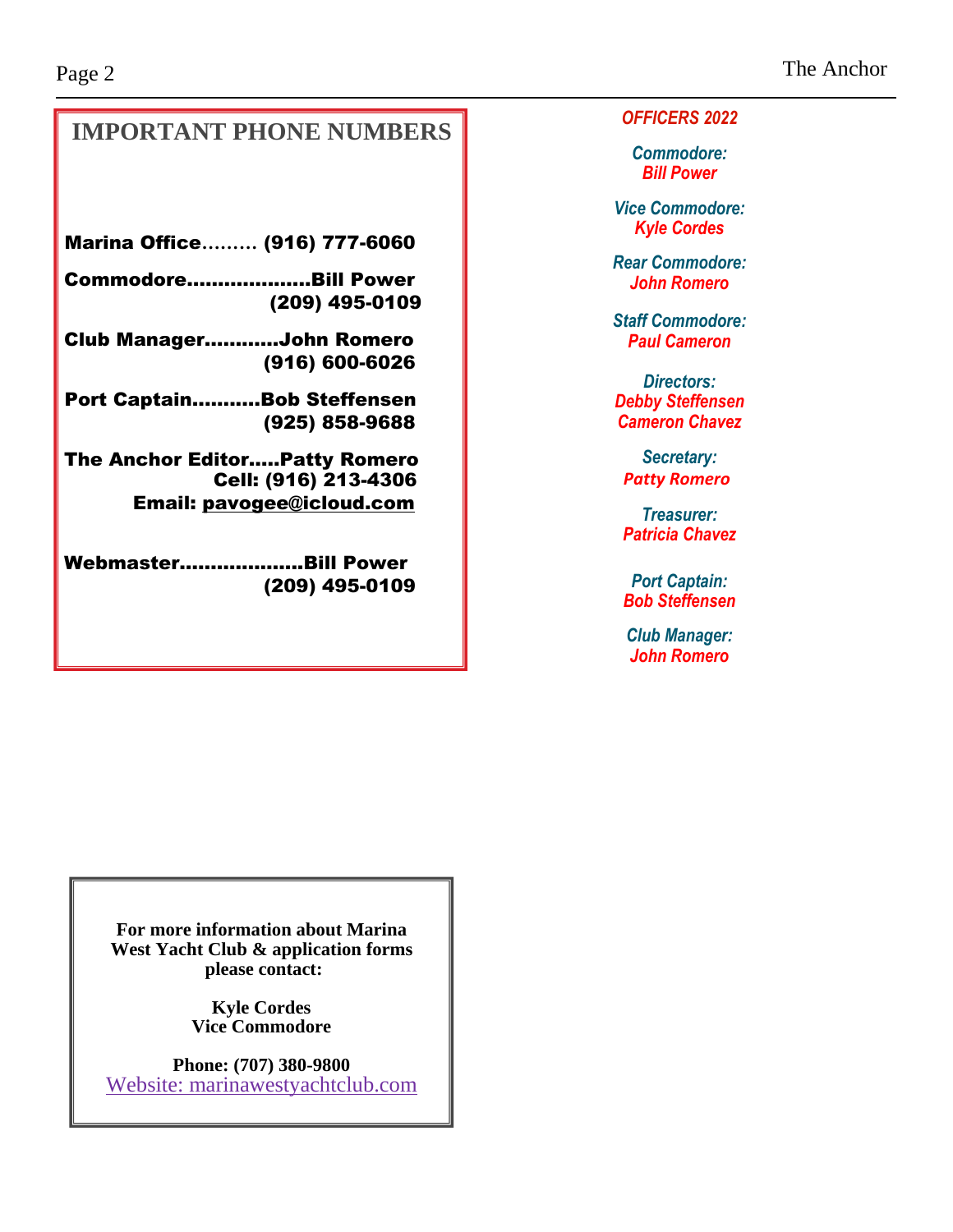#### *MARINA WEST YACHT CLUB 2022 Officers*

**COMMODORE VICE COMMODORE REAR COMMODORE STAFF COMMODORE PORT CAPTAIN TREASURER SECRETARY DIRECTOR DIRECTOR**

**Bill Power Kyle Cordes John Romero Paul Cameron Bob Steffensen Patricia Chavez Patty Romero Cameron Chavez Debby Steffensen**

### **THE ANCHOR**

**PUBLISHED BY:**

**Patty Romero**

**[pavogee@icloud.com](mailto:mwyc@att.net)**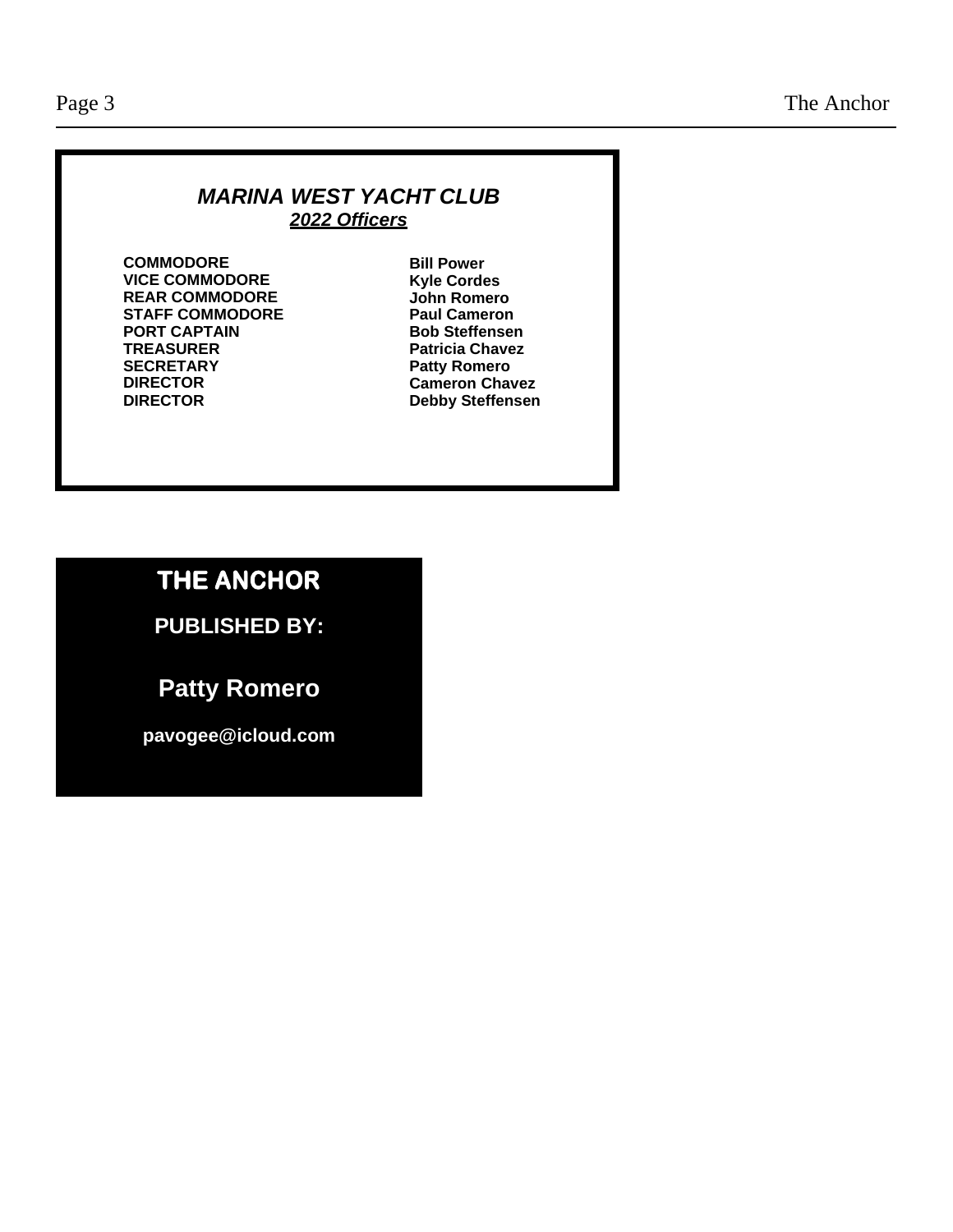



### Vice Commodore's Report

Dear Members,

As your newly elected Vice Commodore, I look forward to serving you all in 2022.

We have a number of cruise-ins scheduled. Have you noticed in the past that it's often the same members doing much of the work for a cruise-in? Of course, you have. That wasn't really a question. We depend on volunteers from our membership to host the cruise-ins. I'm as guilty as the next for basically standing on the sidelines and lending a hand once in a while, but not feeling comfortable taking a leadership role. And as more time passes, inertia keeps things going the same way. I hope to break up the inertia some this year, starting with me.

Susan and I are co-hosting the first cruise-in (Delta Marina, Feb 11-13) with the Steffensens. Susan and I are taking the opportunity to learn from others, hands-on. In the future, we will be more comfortable doing such work ourselves, and more importantly, doing it with you. I envision the future where there is a lot of cohosting, to share the workload, making it more fun, learning and sharing menu ideas with others, and getting to know each other even better. And hosting isn't for couples only. Maybe you and I can co-host a cruisein. Or how about and **and** and **Properties** You fill in the blanks.

I'd love to hear other ideas on the topic. Please let me know your thoughts. In addition to talking face-to-face, you can reach me at 707-380-9800 or [kylecordes@att.net.](mailto:kylecordes@att.net)

In your service, Your Vice Commodore 2022 Kyle Cordes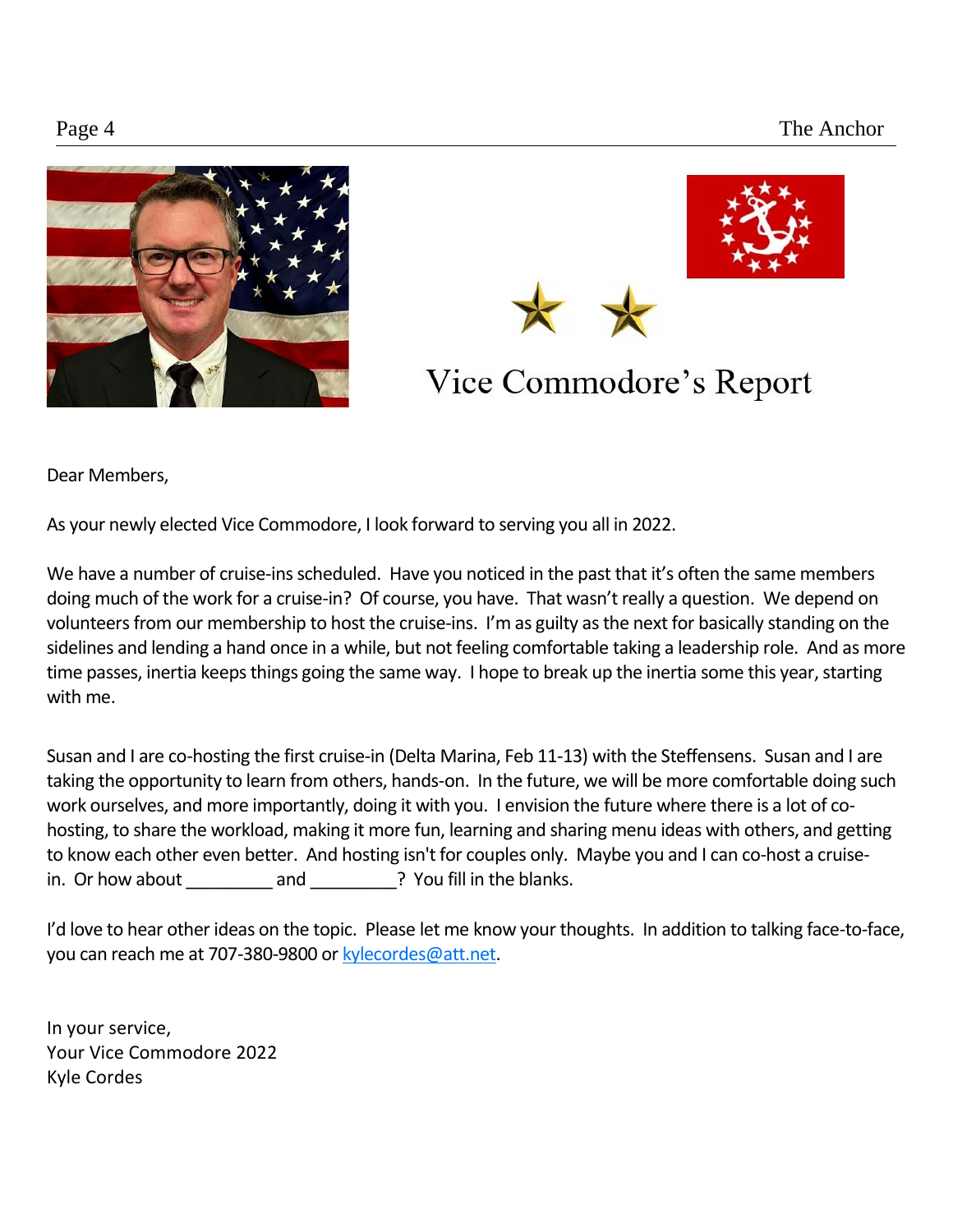



## **Rear Commodore**

 Happy 2022!

As **Rear Commodore** and your **Club Manager**, I wish our new Board of Directors all the best in kicking off a new year of good times. This year will be the first time in several years that we have a fully staffed board and we have some awesome talent on the team.

My responsibilities as your **Rear Commodore** include all the duties of the Commodore and Vice Commodore in case of absence orincapacity of these officers. The **Rear Commodore** shall be responsible for General Membership Meeting dinners, advertising, club hospitality and publicity. It was decided by the board recently that the Rear Commodore also oversee the Clubhouse Manager activities. Further responsibilities shall be as directed by the Commodore.

Our first General Membership Meeting / Dinner will be on January 15th (one week before Commodore's Ball). On the menu will be Italian themed dishes like Lasagna, Pizza, Spaghetti Marinara, plus salad and a dessert. **Please be sure to reply to the Evite invitations we send by text / emails so I can be sure to have enough for all attendees.**

Please refer to the club calendar often as events get added and edited on a regular basis.

Patty and I were contacted by our old club, the Sacramento Bayliner Club, who wants to cruise in this coming April. They are a small, but great group of Delta boaters. I am looking for a couple to co-host this cruise in with me and Patty. Dates will be Friday 4/8 and Saturday 4/9.

Please talk to me or Patty if you would like to learn how we put together the dinners and assist with this cruise in. Anyone interested in helping out with bartending duties when I am away or putting out a dinner? Your help would be greatly appreciated. If interested, let me know next time I see you at the club.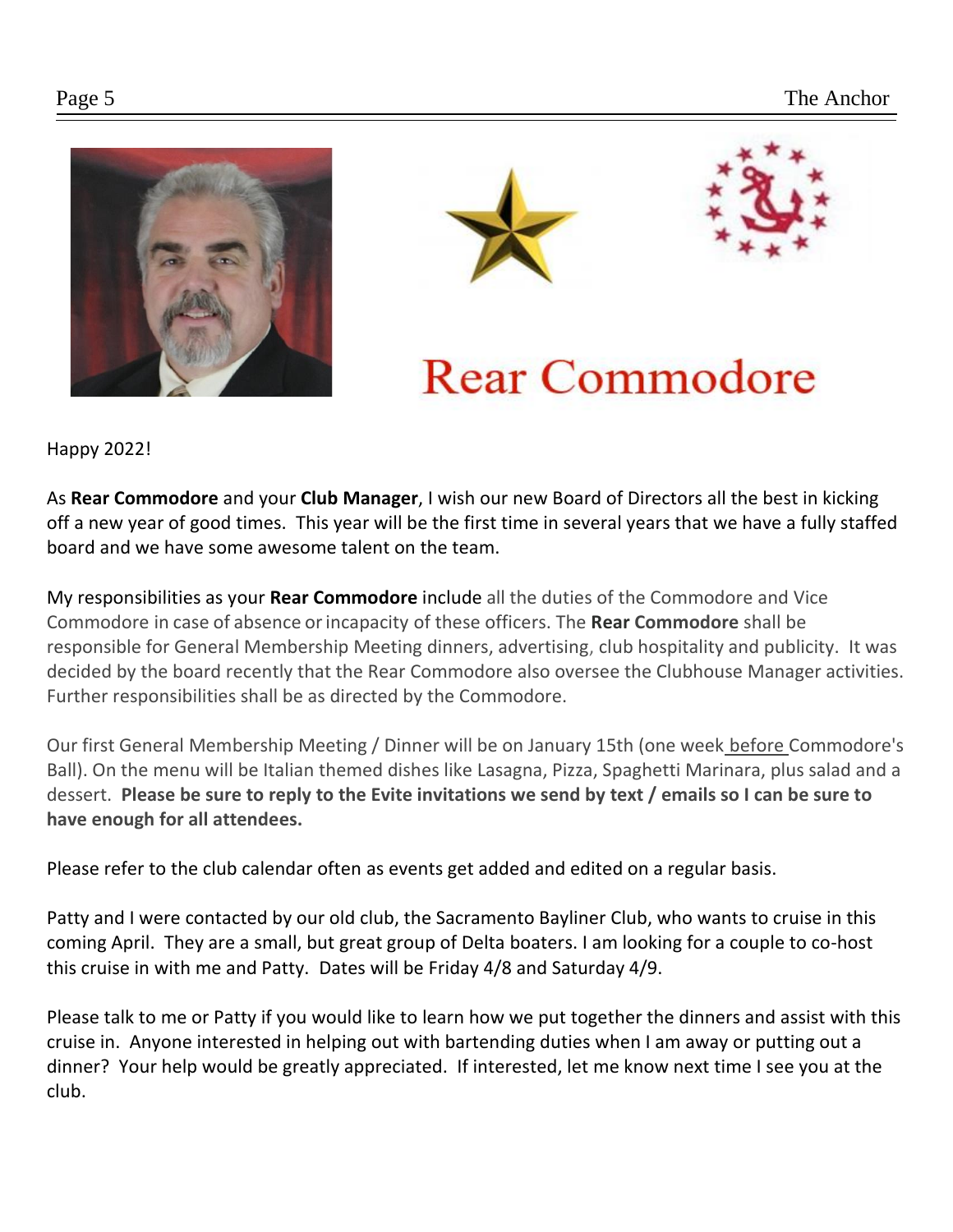For 2022, we hope to get back to having the club bar open more than once a week between cruise in events. One change coming is that we will now be open Saturday nights and offering a simple dinner choice instead of Fridays. This change will hopefully allow more of you to enjoy the club and it leaves Friday for bar service or as an alternate day for club outings away from Oxbow. Should anyone want to be a "Guest Chef" some weekend, please get in touch with me to schedule and arrange. We need fresh ideas and more menu items. (Even arranging for catering from one of our local eateries would be a nice option).

If you do not have any plans for **New Year's Eve** and will be in the marina, Patty and I will be opening the bar for as long as anyone wants to hang out. We're just planning to pot luck some appetizers that evening and keep it simple.

We need to update photos of our Fleet at the Clubhouse. Please send a photo of your yacht or ski boat to our Secretary, Patty Romero. Email: [pavogee@icloud.com](mailto:pavogee@icloud.com)  Please include the name of your boat so she can include it in the frame.

Merry Christmas and Happy New Year to you all!

In your service, Your Rear Commodore 2022 John Romero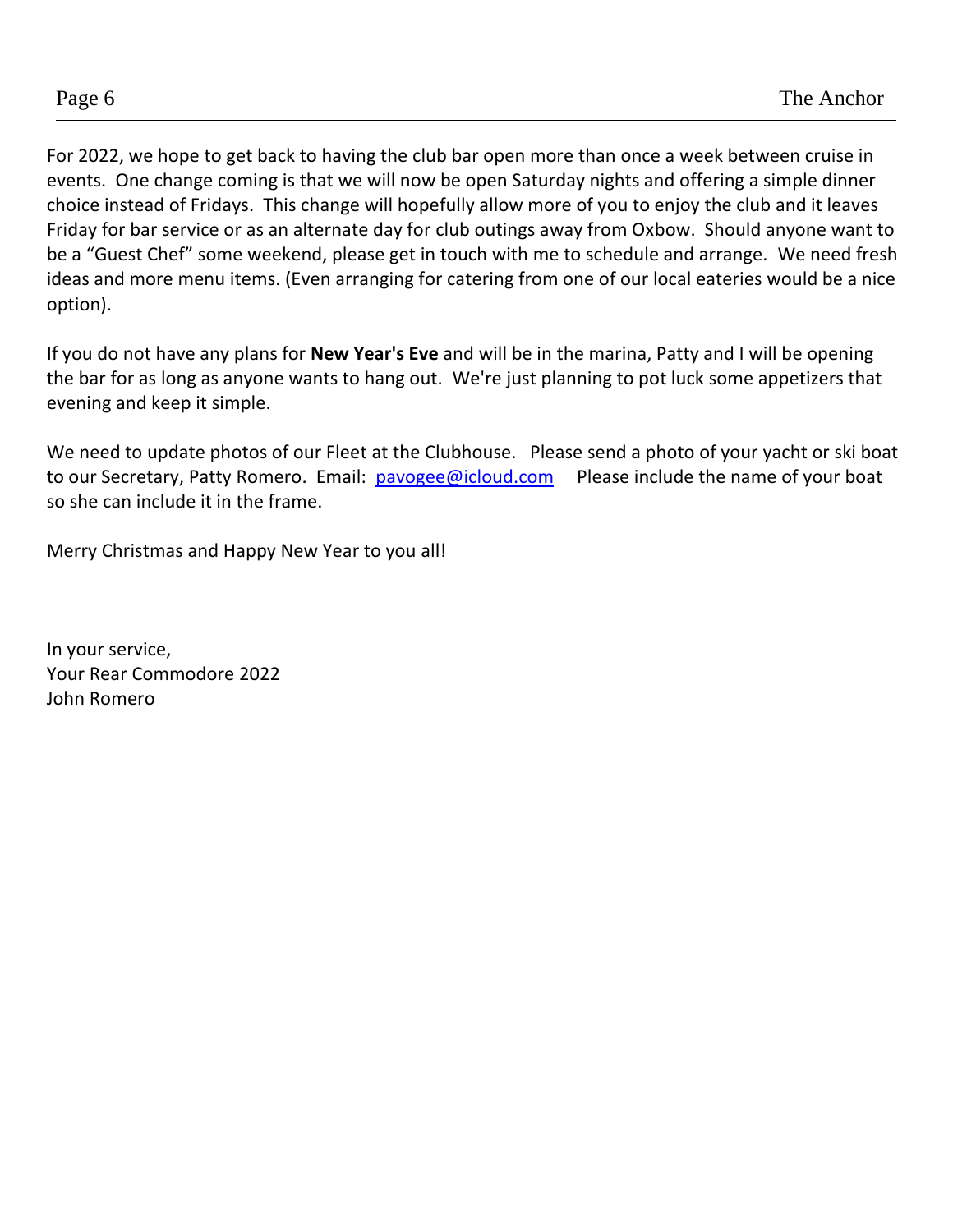

# Port Captain's Report





Happy new year to all,

I am looking forward to the new year with a number of new events. Our first cruise-in is February 11<sup>th</sup> -13<sup>th</sup> with Delta Marina Yacht Club and we will be celebrating Valentine's Day. Friday dinner will be winter soups, salad, bread and seasoned butters. Saturday dinner will be Chicken Angelina, Mashed Potatoes, Grilled Asparagus, Pear-Gorgonzola- Pecan Salad and a Dessert.

We hope you can join us and our visiting club for a valentines themed dinner.

In your service,

Your Port Captain 2022 Bob Steffensen & Starboard Captain Debby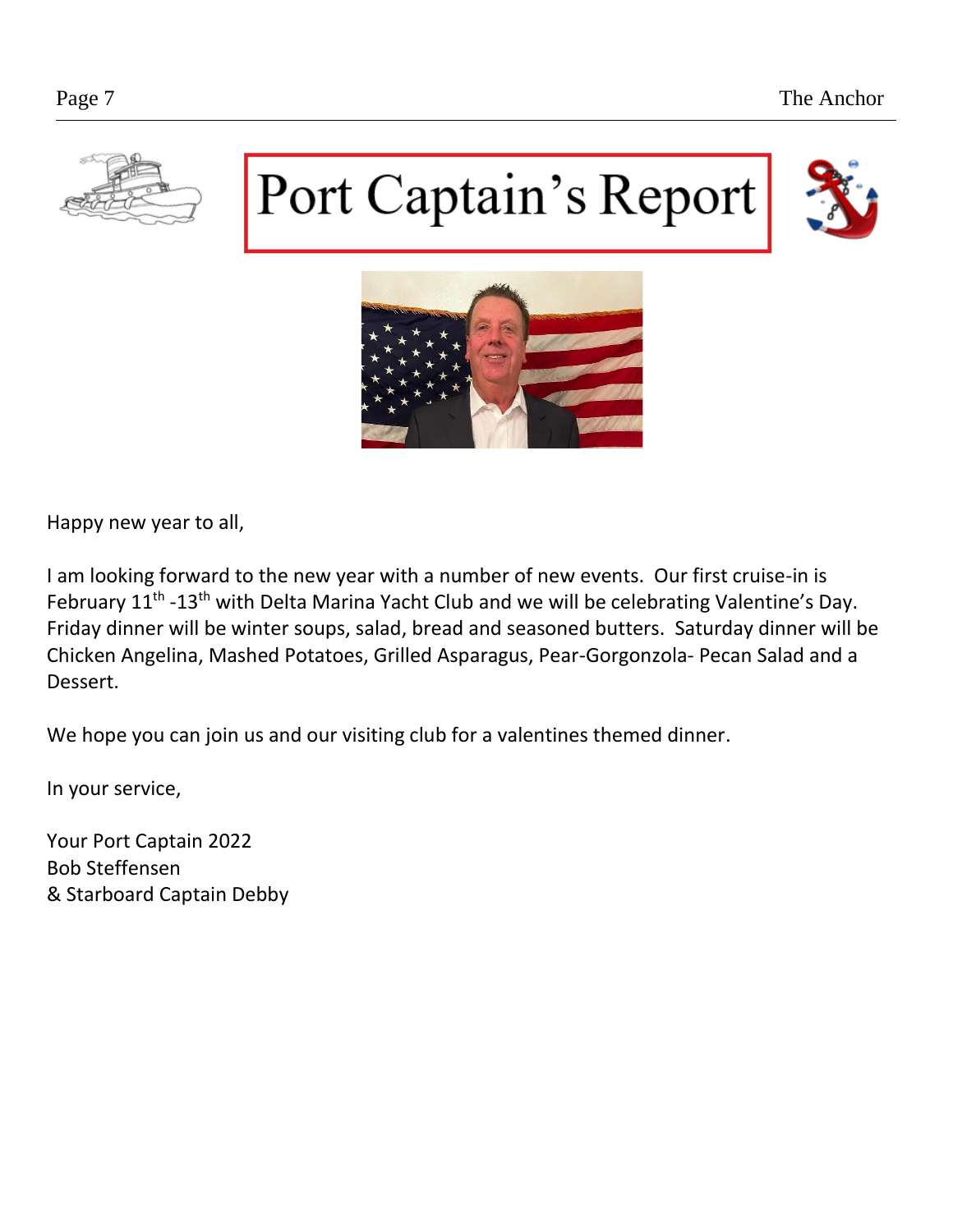

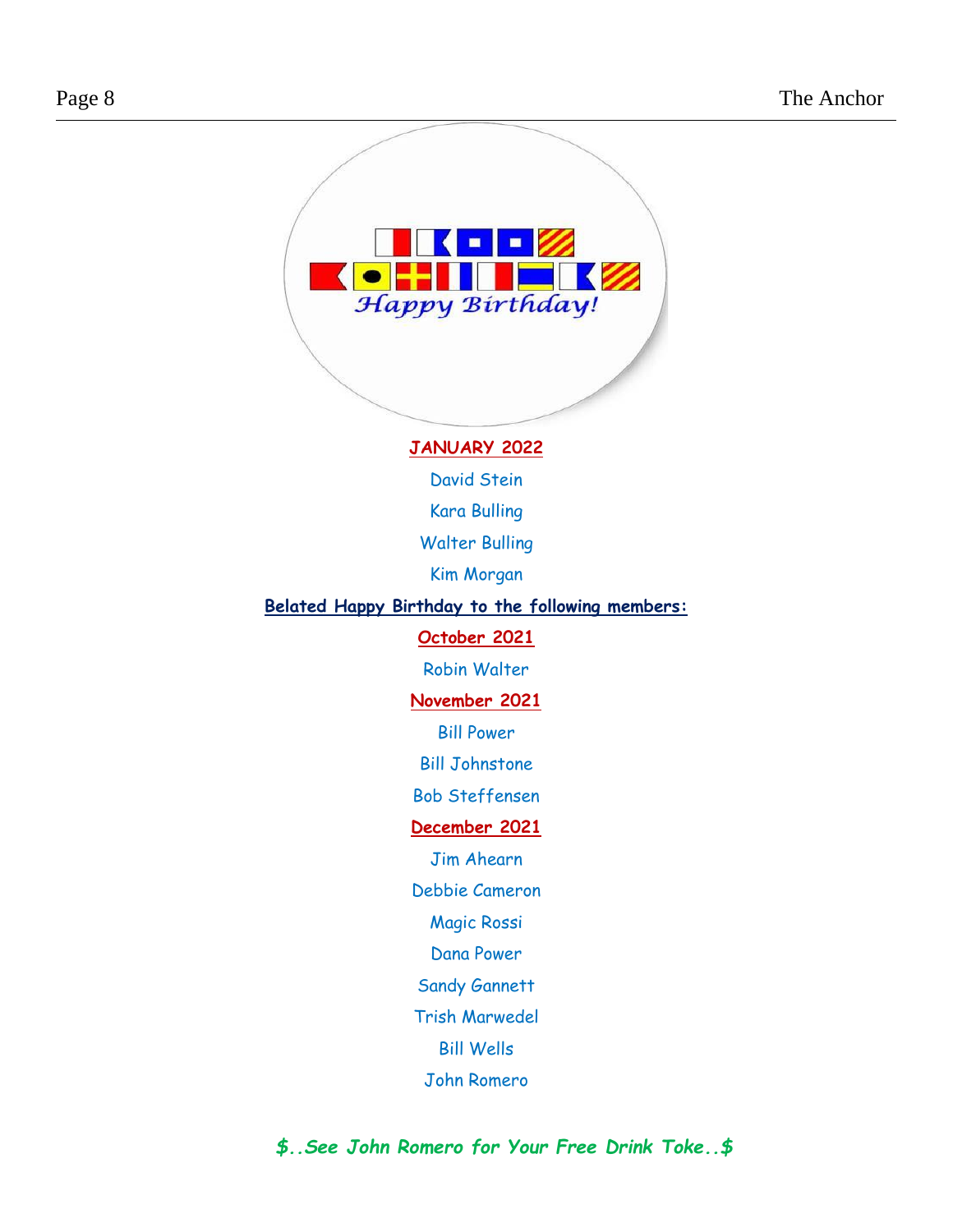## **Welcome Our New Members**



Karen Kleckner Robin Walter





**Magic Rossi & Tommy Keller**



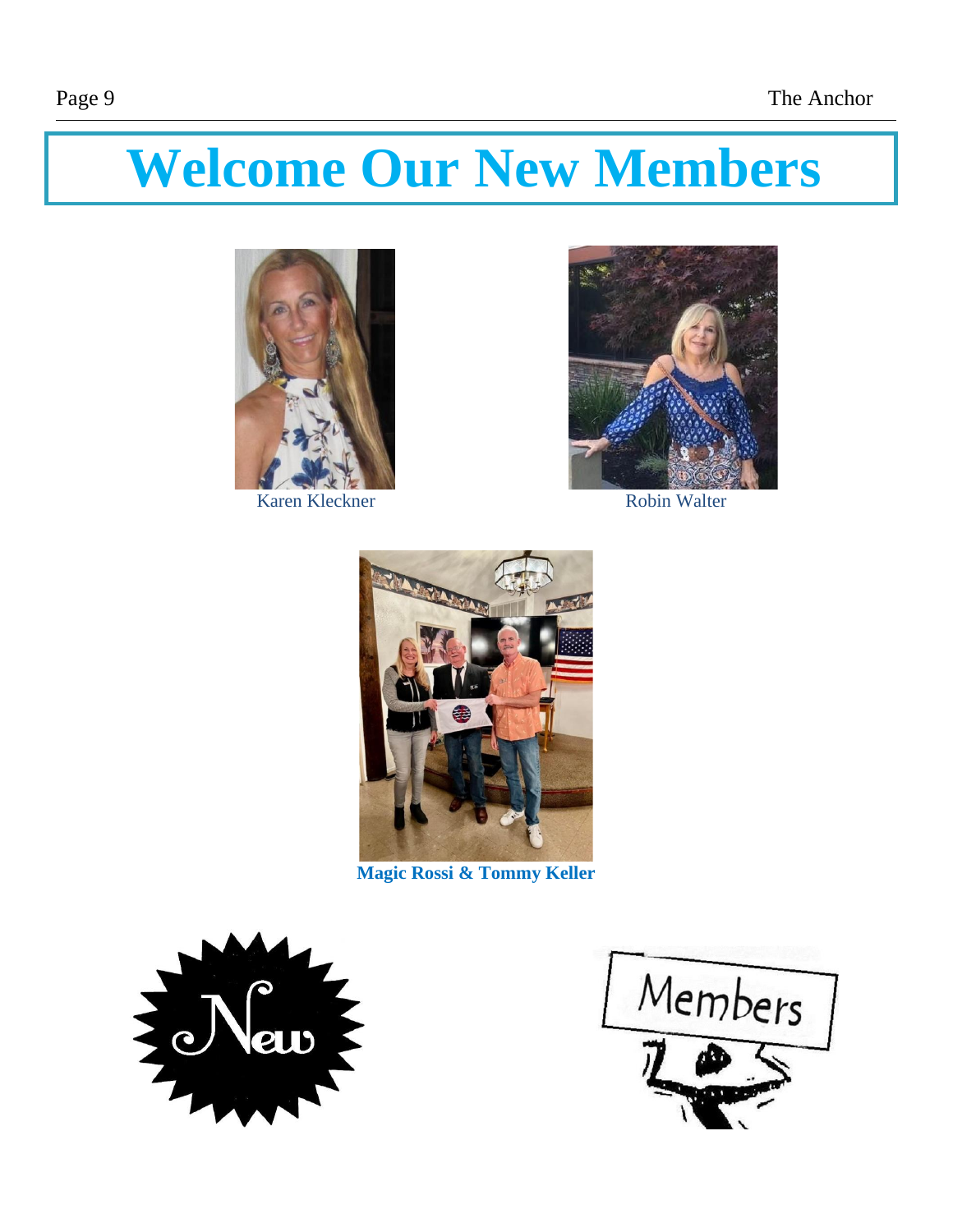|                 | <b>JANUARY</b>                                                                        |                 | <b>JULY</b>                                                                                                                                     |
|-----------------|---------------------------------------------------------------------------------------|-----------------|-------------------------------------------------------------------------------------------------------------------------------------------------|
| 1               | Saturday New Year's Day - CLUB CLOSED                                                 | 4               | Monday July 4th Membership Drive & Fundraiser for the<br><b>River Delta Fire Department</b><br>Hosted by: _________ & _________ & _________ & _ |
| 15              | <b>Saturday MWYC Meetings:</b><br>BOD @ 3 pm and General Membership @ 7 pm            | 9               | <b>Saturday MWYC Meetings:</b><br>BOD @ 3 pm and General Membership @ 7 pm                                                                      |
| 22              | Saturday Commodore's Ball at The Point in Rio Vista<br>(Clubhouse Closed)             | $15 - 17$       | Discovery Bay YC #1<br>Hosted by: ________________ & _______________                                                                            |
| <b>FEBRUARY</b> |                                                                                       | <b>AUGUST</b>   |                                                                                                                                                 |
| $11 - 13$       | Delta Marina YC Valentines Day<br><b>Hosted by: Cordes &amp; Steffensens</b>          | $5 - 7$         | <b>Sacramento YC</b><br>Hosted by: Steffensens & ________________                                                                               |
| 19              | <b>Saturday MWYC Meetings:</b><br>BOD @ 3 pm and General Membership @ 7 pm            | $12 - 14$       | Delta Bayliner YC #3                                                                                                                            |
|                 |                                                                                       | 20              | <b>Saturday MWYC Meetings:</b><br>BOD @ 3 pm and General Membership @ 7 pm                                                                      |
| <b>MARCH</b>    |                                                                                       |                 | <b>SEPTEMBER</b>                                                                                                                                |
| $18 - 20$       | Delta Bayliner YC #1 St. Patricks Day<br>Hosted by: _______________ & _______________ | 5               | Labor Day Celebration, Membership Drive & Fundraiser for<br><b>River Delta Fire Department</b>                                                  |
| 26              | <b>Saturday MWYC Meetings:</b><br>BOD @ 3 pm & General Membership @ 7 pm              | $15 - 17$       | Discovery Bay YC #2                                                                                                                             |
|                 |                                                                                       | 17              | <b>Saturday MWYC Meetings:</b><br>BOD @ 3 pm & General Membership @ 7 pm                                                                        |
| <b>APRIL</b>    |                                                                                       |                 | <b>OCTOBER</b>                                                                                                                                  |
| $8 - 10$        | Sacramento Bayliner Club Cruise-in<br>Hosted by: Romeros & ___                        | 15              | <b>Saturday MWYC Meeting &amp; Elections:</b><br>BOD @ 3 pm & General Membership @ 7 pm                                                         |
| 16              | <b>Saturday MWYC Meetings:</b><br>BOD @ 3 pm & General Membership @ 7 pm              | 29              | Saturday Halloween Party                                                                                                                        |
| <b>MAY</b>      |                                                                                       | <b>NOVEMBER</b> |                                                                                                                                                 |
| 21              | <b>Saturday MWYC Meetings:</b><br>BOD @ 3 pm & General Membership @ 7 pm              | 19              | Saturday MWYC Meetings & Swearing in of Officers:<br>BOD @ 3 pm & General Membership @ 7 pm                                                     |
| <b>JUNE</b>     |                                                                                       | <b>DECEMBER</b> |                                                                                                                                                 |
| $10 - 12$       | Delta Bayliner Club Cruise-In #2<br>Hosted by: ________________ & ________________    | 3               | Saturday MWYC Members Christmas Party (Members only)<br><b>Limited Seating</b>                                                                  |
| 18              | <b>Saturday MWYC Meetings:</b><br>BOD @ 3 pm & General Membership @ 7 pm              | 10              | Saturday MWYC / Oxbow Marina Lighted Boat Parade                                                                                                |
|                 |                                                                                       | 31              | Saturday New Years Eve at the Clubhouse - Potluck                                                                                               |